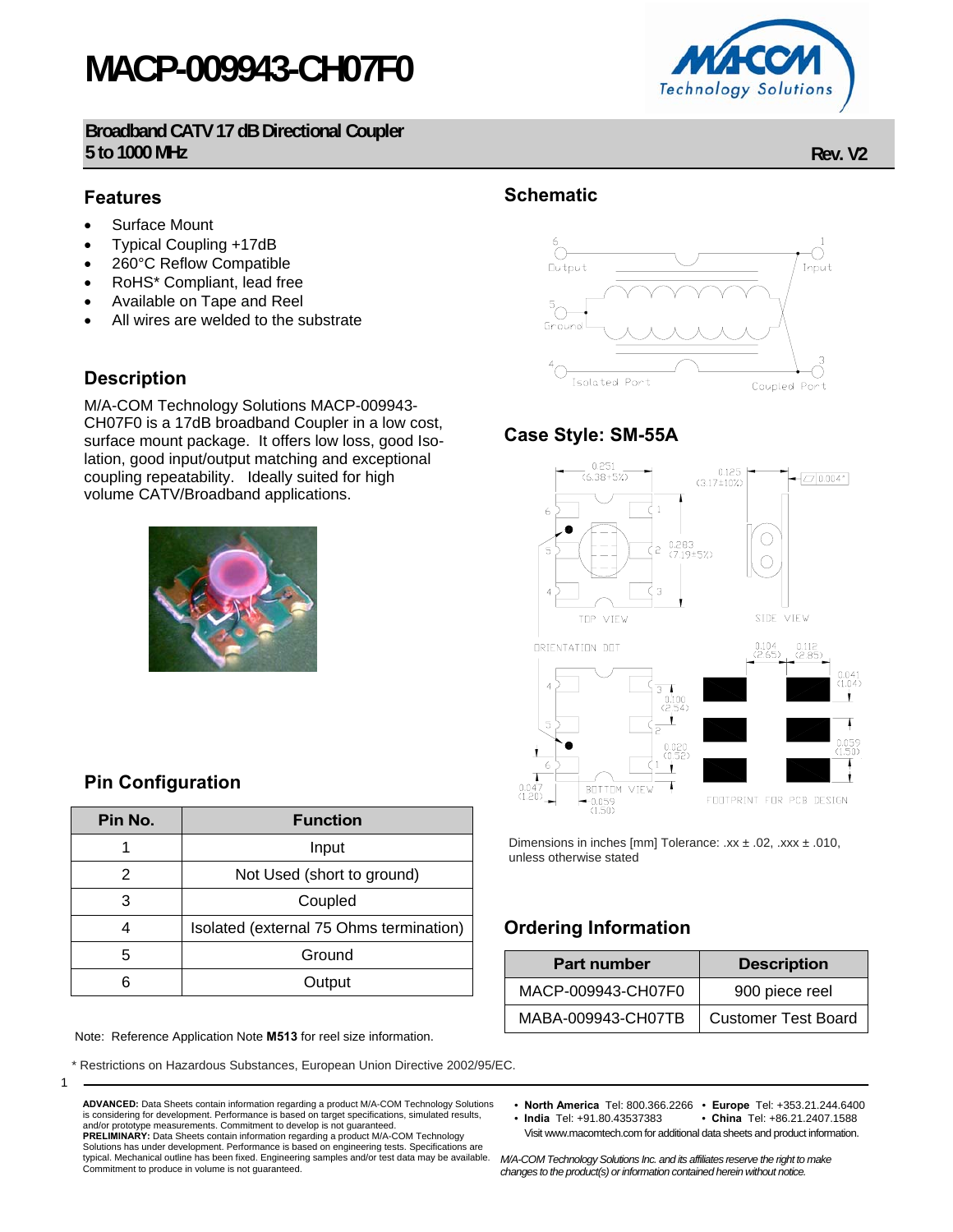# **MACP-009943-CH07F0**



**Broadband CATV 17 dB Directional Coupler 5 to 1000 MHz Rev. V2**

## **Electrical Specifications:**  $T_A = 25^\circ$ C, 0dBm,  $Z_0 = 75Ω$ ,  $P_{in} = 0d$ Bm

| <b>Parameter</b>            | <b>Test Conditions</b>                       | <b>Units</b>   | <b>Min</b>     | <b>Typ</b>     | <b>Max</b>   |
|-----------------------------|----------------------------------------------|----------------|----------------|----------------|--------------|
| Coupling                    | 5 - 860 MHz<br>860 - 1000 MHz                | dB<br>dB       |                | 17.2<br>17.0   | ±0.7<br>±0.8 |
| Main Line Loss              | 5 - 860 MHz<br>860 - 1000 MHz                | dB<br>dB       |                | 0.6<br>0.8     | 1.0<br>1.2   |
| <b>Coupling Flatness</b>    | 5 - 1000 MHz                                 | dB             |                |                | 1.0          |
| <b>Directivity</b>          | 5 - 50 MHz<br>50 - 500 MHz<br>500 - 1000 MHz | dB<br>dB<br>dB | 30<br>12<br>5  | 40<br>20<br>12 |              |
| Input Return Loss           | 5 - 50 MHz<br>50 - 500 MHz<br>500 - 1000 MHz | dB<br>dB<br>dB | 24<br>24<br>20 | 28<br>28<br>25 |              |
| <b>Output Return Loss</b>   | 5 - 50 MHz<br>50 - 500 MHz<br>500 - 1000 MHz | dB<br>dB<br>dB | 20<br>20<br>20 | 25<br>25<br>23 |              |
| <b>Coupling Return Loss</b> | 5 - 50 MHz<br>50 - 500 MHz<br>500 - 1000 MHz | dB<br>dB<br>dВ | 20<br>20<br>18 | 25<br>25<br>23 |              |

# **Recommended Maximum Ratings Application Circuit**

| <b>Parameter</b>             | <b>Value</b>                        |  |  |
|------------------------------|-------------------------------------|--|--|
| Max Input Power              | 250mW                               |  |  |
| DC current                   | 30 <sub>m</sub> A                   |  |  |
| <b>Operating Temperature</b> | $-40^{\circ}$ C to $+85^{\circ}$ C  |  |  |
| Storage Temperature          | -55 $\degree$ C to +100 $\degree$ C |  |  |



2

- **ADVANCED:** Data Sheets contain information regarding a product M/A-COM Technology Solutions is considering for development. Performance is based on target specifications, simulated results, and/or prototype measurements. Commitment to develop is not guaranteed. **PRELIMINARY:** Data Sheets contain information regarding a product M/A-COM Technology<br>Solutions has under development. Performance is based on engineering tests. Specifications are<br>typical. Mechanical outline has been fixe Commitment to produce in volume is not guaranteed.
- **North America** Tel: 800.366.2266 **Europe** Tel: +353.21.244.6400 • China Tel: +86.21.2407.1588
- Visit www.macomtech.com for additional data sheets and product information.

*M/A-COM Technology Solutions Inc. and its affiliates reserve the right to make changes to the product(s) or information contained herein without notice.*